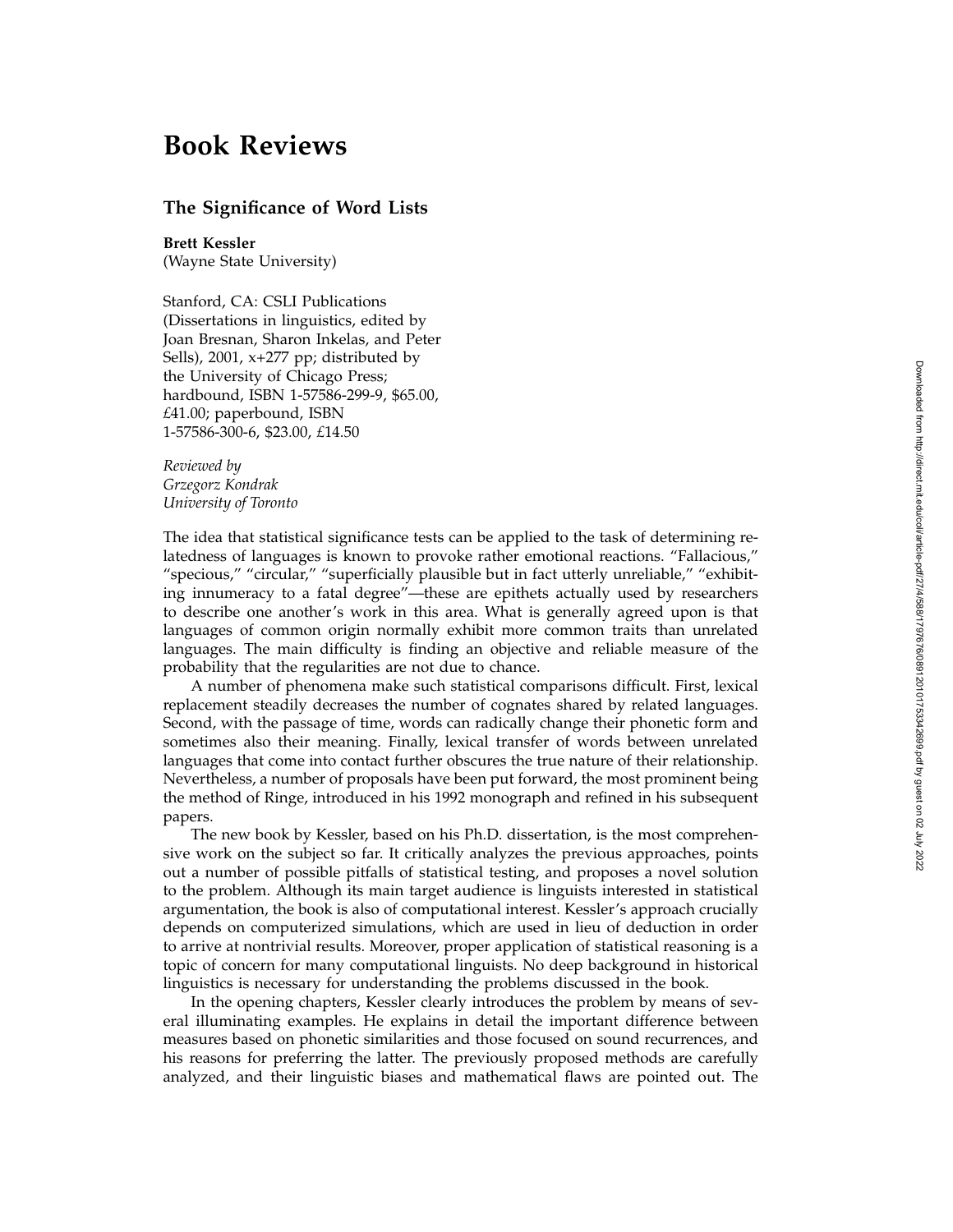author then proposes his solution, which is based on permutation tests. In this technique, a measure of relatedness is computed for a pair of word lists representing two languages and then compared against the results calculated for a large number of randomly generated permutations of the lists. The probability of a historical connection between languages is estimated by counting the percentage of random orderings that produce a higher value of the relatedness measure.

In the second part of the book, the author discusses various phenomena that can compromise the validity of statistical testing. These include onomatopoeic words, borrowings, and language-internal cognates and regularities. Each analysis is concluded with an outline of practical procedures that should be taken to ensure the correctness of testing.

In the remainder of the book, the author proposes other measures of relatedness that can be used besides the  $\chi^2$  deviation statistic. These measures are designed to more closely correspond to intuitive techniques used by historical linguists. In order to evaluate the performance of the measures, Kessler employs a test suite of eight 200-word lists representing languages that exhibit various degrees of mutual relatedness: English, French, German, Latin, Albanian, Turkish, Hawaiian, and Navajo. (The complete data are included in the appendix together with some etymological information.) A measure is considered to perform well if it finds a statistically significant correlation between languages if and only if they are known to be related. The experiments conducted by the author indicate that his method is powerful enough to establish medium-range relationships such as French–English, which are unlikely to be demonstrable by traditional methods from the surface data alone.

Kessler wisely refrains from making excessive claims about the power of significance testing. He suggests that statistical assessment should complement rather than replace the venerable comparative method. It may be particularly useful as a preliminary test in cases where an in-depth analysis has not yet been applied. Therefore, I find quite disappointing the author's refusal to use his method to evaluate any of the controversial hypotheses of relatedness. After investing a considerable effort in developing and testing the measures, it would seem logical to try them on some of the hotly disputed cases, such as the Nostratic or Amerind families. Kessler prefers to leave that task to others, and provides a detailed description of steps to be followed "for those wishing to try this method for themselves." One can only hope that the comparative linguists will take up the suggestion.

In my opinion, one of the book's main accomplishments is in showing the limits of statistical techniques. Unlike the traditional comparative method, statistical testing is more about *sampling* rather than *analyzing* the data. A linguist attempting to perform statistical testing is advised to discard a lot of potentially valuable data. For example, increasing the size of word lists and considering more than a single phonotactic position are likely to weaken the power of a statistical test. Morphological information, which is considered particularly valuable by comparative linguists, is also better left out because its significance is difficult to evaluate statistically. Paradoxically, the more the experimenter knows about the tested languages, the more lexical items he is likely to disqualify, thus lowering the chances of obtaining a positive result.

Great care has to be exercised in interpreting the result of a statistical test. If the result is negative, it must not be considered as evidence against a genetic relationship (cf. Baxter and Manaster Ramer 2000). Kessler points out that it is not even theoretically possible to show that two languages are unrelated. A positive result, on the other hand, can neither demonstrate nor decide historical connection between languages; it can merely state that there is some statistically significant correlation between two word lists.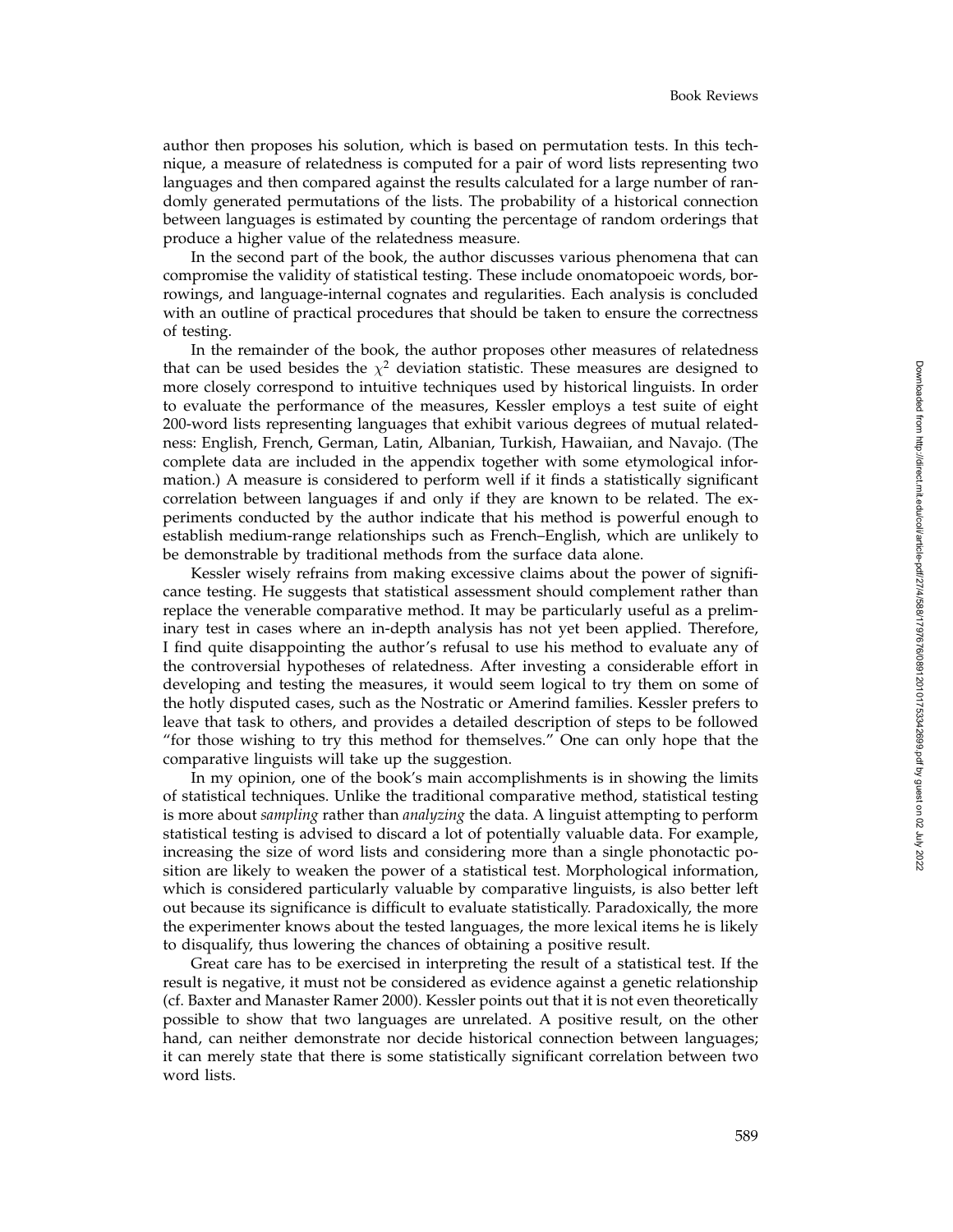The lack of a single universally accepted measure of relatedness and the ease with which new measures can be constructed is somewhat disturbing. Since measures are typically validated by applying them to a handful of language pairs, it is not surprising that so many of them have been shown to be flawed (both by Kessler and by other authors). Kessler's favorite  $R^2$  metric does not look impregnable either: it seems to me that in some cases accidental recurrences between frequent phonemes may easily overwhelm true recurrences between infrequent phonemes.

A close look at the results produced by various measures proposed in the book reveals that most of the tested language pairs that have no known cognates nevertheless exhibit statistically significant correlation according to *some* measure. This is not entirely surprising because for any fixed level of significance, a certain percentage of false positives is to be expected. Kessler exhorts everybody who does statistical testing to report all unsuccessful tests together with the successful ones. However, he also notes that it is common in the literature on long-range comparisons to present only the most striking results. Unfortunately, the reliability of a statistical test depends to a large degree on the experimenter's zeal to eliminate various kinds of subtle biases, even when that may lead to a result contrary to his linguistic intuition.

There is no simple procedure to verify the correctness of statistical testing. Due to the nondeterministic nature of the method, even rewriting the program and running it on the same data does not guarantee replicating the result. In general, Kessler is content with providing a single value reflecting the likelihood that the correlation between languages is statistically significant. Only rarely does he attempt to find out which pairs of words contribute a significant result. In my opinion, significance testing is only the first step toward showing the relatedness. After discovering some kind of regularity in the data, the next logical step is to follow the trail and analyze the regularities on an individual basis. Kessler makes one step in this direction when he takes a closer look at the results of his *W* metric and enumerates the cognates that are implied by the experiment. This seems to be the right way to make the method more transparent and verifiable.

Two important papers that are relevant to the subject are not mentioned in the book. Ringe (1998) "largely supersedes" Ringe's earlier work, which is discussed in great detail throughout the book. Baxter (1995) employs a method of multiple scrambling of word lists that is very similar to Kessler's approach.

Overall, the book exceeds in quality and detail most of what has previously been published on the subject. It is well written and coherent as a whole, and it covers all important aspects of the problem. Moreover, since none of the author's findings have been reported in article form, reading the book is the only way to get to know this interesting work.

## **References**

- Baxter, William H. 1995. 'A stronger affinity ... than could have been produced by accident': A probabilistic comparison of Old Chinese and Tibeto-Burman. In W. S.-Y. Wang, editor, *The Ancestry of Chinese Language*. Project on Linguistic Analysis, Berkeley, pages 1–39.
- Baxter, William H. and Alexis Manaster Ramer. 2000. Beyond lumping and splitting: Probabilistic issues in historical linguistics. In Colin Renfrew, April McMahon, and Larry Trask, editors, *Time*

*Depth in Historical Linguistics*. The McDonald Institute for Archeological Research, Cambridge, UK, pages 167–188.

- Ringe, Don. 1992. On calculating the factor of chance in language comparison, *Transactions of the American Philosophical Society*, 82(1).
- Ringe, Don. 1998. Probabilistic evidence for Indo-Uralic. In Joseph C. Salmons and Brian D. Joseph, editors, *Nostratic: Sifting the Evidence*. John Benjamins, Amsterdam, pages 153–197.